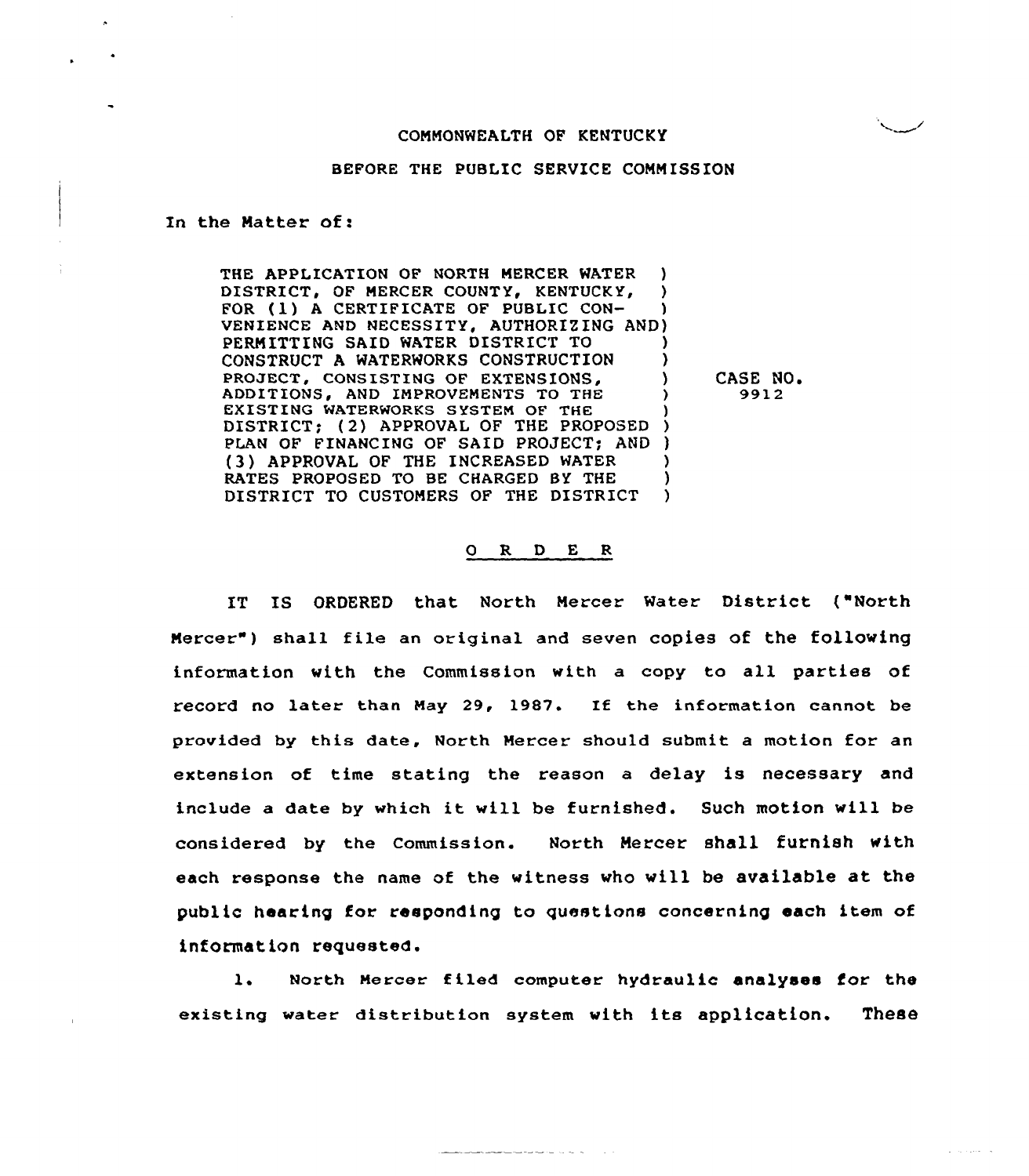analyses only depicted maximum pressure — zero demand and minimum pressure — peak demand scenarios. Unfortunately, these analyses did not depict the "on-off" operation of the existing pump, the "empty-fill" cycles of the existing tanks and apparently did not utilize actual customer demands. Based on this, provide hydraulic analyses, supported by computations and actual field measurements, of typical operational sequences of the existing water distribution system. These hydraulic analyses should demonstrate the operation of all pump stations and the "empty-fill" cycle of all water storage tanks. Computations are to be documented by a labeled schematic map of the system that shows pipeline sizes, lengths, connections, pumps, water storage tanks, wells, and sea level elevations of key points, as well as allocations of actual customer demands. Flows used in the analyses shall be identified as to whether they are based on average instantaneous flows, peak instantaneous flows, or any combination or variation thereof. The flows used in the analyses shall be documented by actual field measurements and customer use records. Justify fully any assumptions used in the analyses. (Note — these analyses should use the same schematic as the analyses of the proposed water distribution system to facilitate comparison].

2. Provide a summary of any operational deficlenciee of the existing water system that are indicated by the hydraulic analyses or that are known from experience.

3. North Mercer also filed computer hydraulic analyses for the proposed water distribution system with its application. one analysis depicted a maximum pressure — zero demand scenario and a

 $-2-$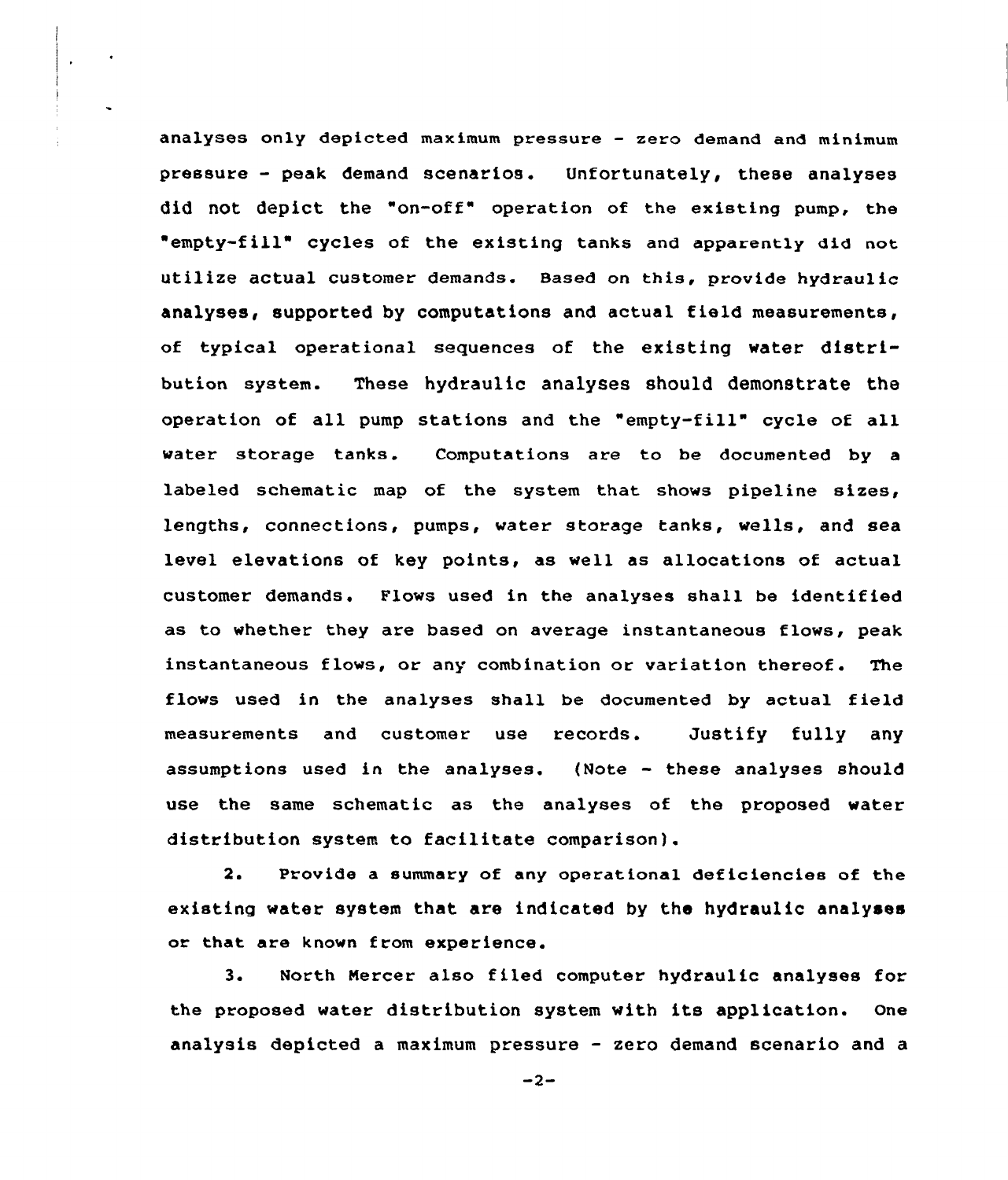minimum pressure — peak demand scenario. Unfortunately this analysis did not depict the "on-off" operation of the existing or proposed pump, the "empty-fill" cycles of the existing or proposed tanks, etc. Another analysis depicted <sup>a</sup> 24-hour simulation with the "on-off" operation of the proposed pump and the "empty-fill cycles of the existing and proposed tanks but did not depict residual pressures at representative points throughout the system. Based on this, provide hydraulic analyses, supported by computations and actual field measurements, of typical operational sequences of the proposed water distribution system. These hydraulic analyses should demonstrate the operation of all pump stations and the "empty-fill" cycle of all water storage tanks as well as residual pressures at representative points throughout the system. Computations are to be documented by a labeled schematic map of the system that shows pipeline sizes, lengths, connections, pumps< water storage tanks, wells, and sea level elevations of key points, as well as allocations of actual customer demands. Flows used in the analyses shall be identified as to whether they are based on average instantaneous flows, peak instantaneous flows, or any combination or variation thereof. The flows used in the analyses shall be documented by actual field measurements and customer use records. Justify fully any assumptions used in the analyses. (Note — these analyses should use the same schematic as the analyses of the existing water distribution system to facilitate comparison).

4. In order to obtain realistic results when utilizing computer hydraulic analyses to predict a water distribution system's

 $-3-$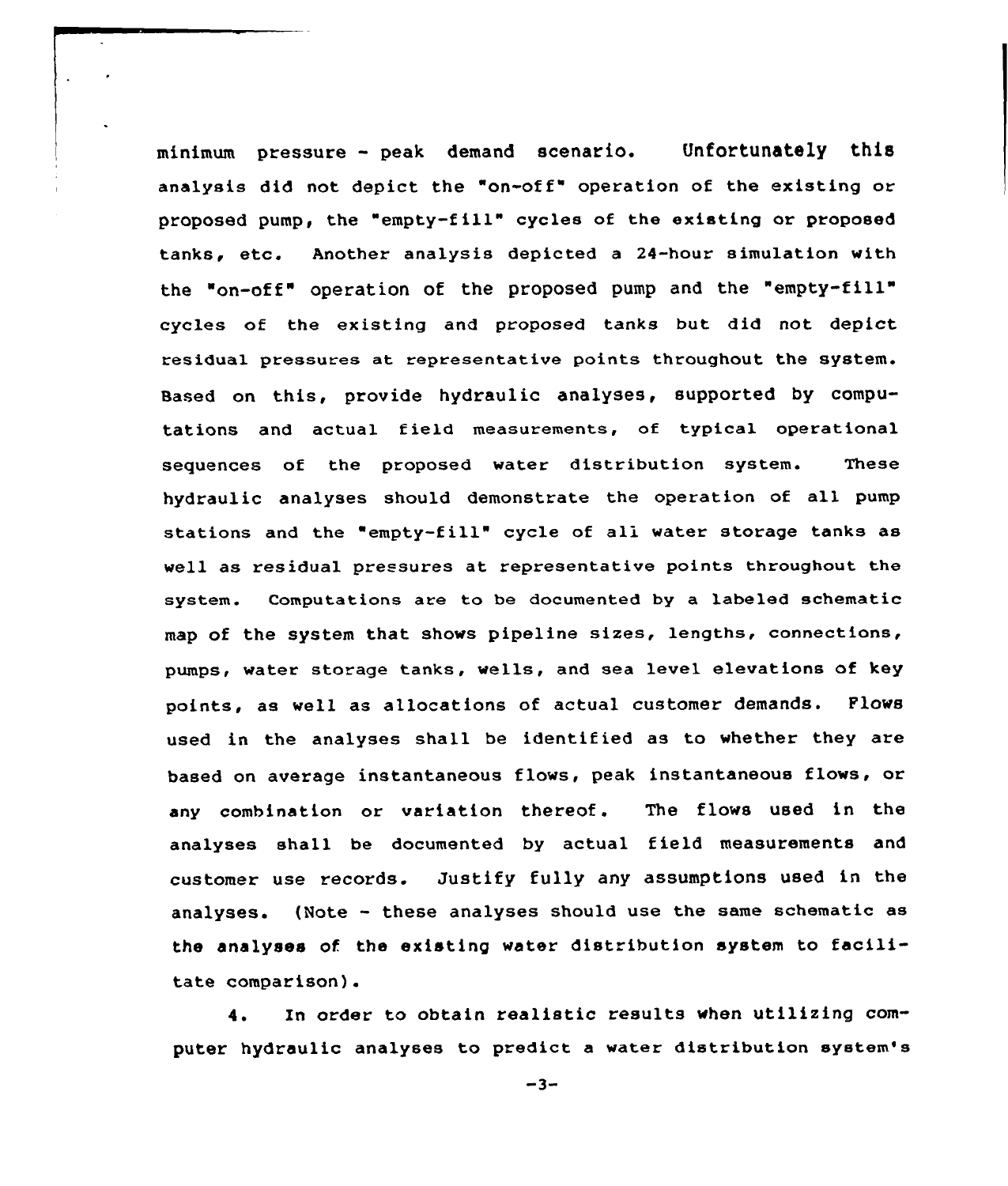performance, engineering references stress the importance of calibrating the results predicted to actual hydraulic conditions. This calibration process should include matching field measurements to the results predicted by the computer over a wide range of actual operating conditions. As a minimum this should include average and maximum water consumption periods, as well as "fire flow" or very high demand periods.

Based on the above, explain the procedures used to verify the computer hydraulic analyses filed in this case. This explanation should be documented by field measurements, hydraulic calculations, etc.

5. The computer hydraulic analyses filed in this case are based on <sup>a</sup> diurnal customer demand pattern varying from .1 times the average demand to 1.7 times the average demand. The average demand is defined as .15 gallons per minute per customer.

Nost engineering references state that instantaneous customer demands can peak at <sup>3</sup> to 15 times the 24-hour average demand. In addition, most engineering references also state that a water distribution system should be designed to meet at least the maximum hourly demand of its customers.

Based on the above information state exactly what measurements were made of North Mercer's maximum hourly usage. If the maximum hourly usage was not measured directly, state why it vas not.

In addition, state how the diurnal pattern for North Mercer's system as well as the appropriate demand multipliers vere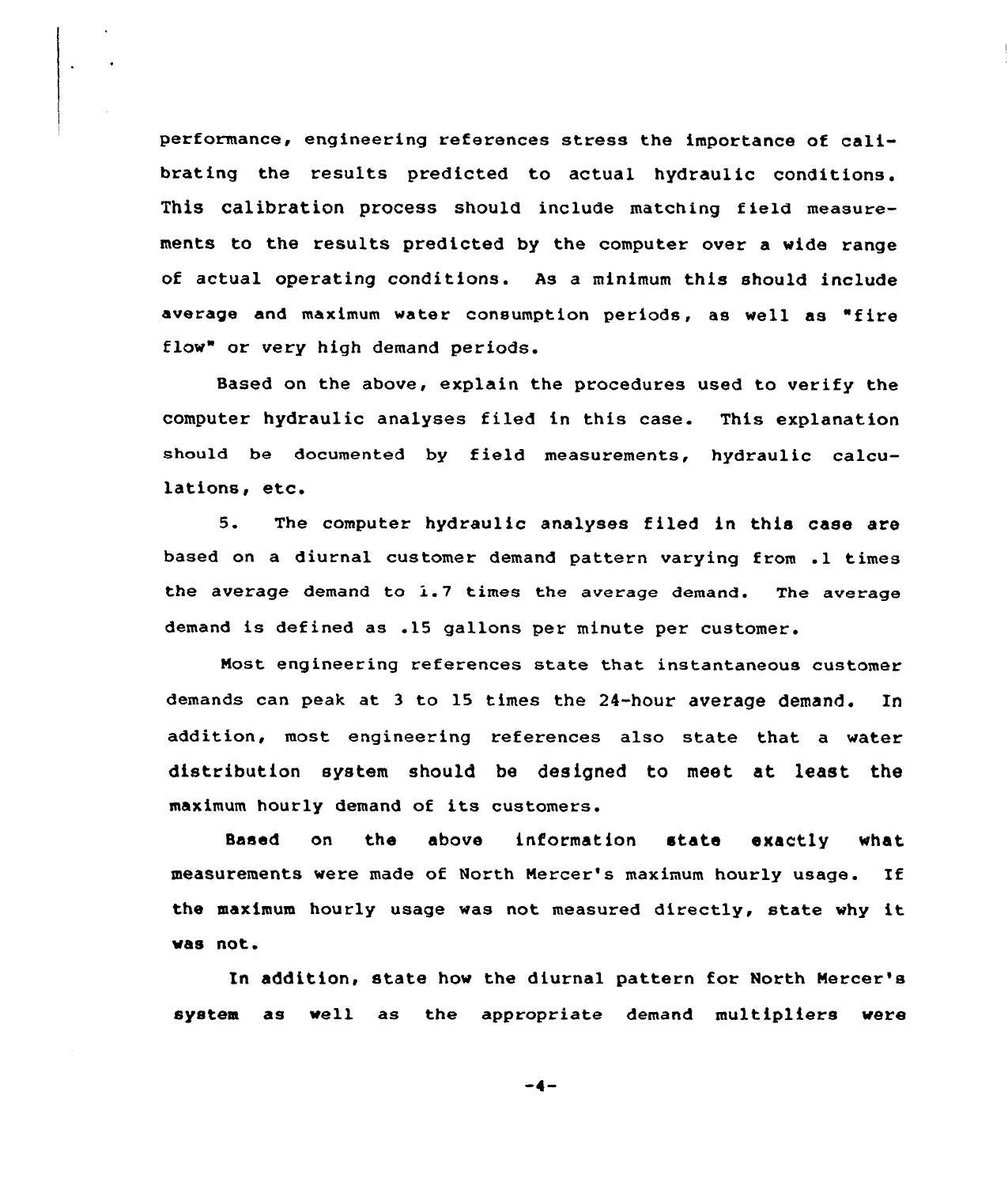determined. This response should be documented by appropriate field measurements.

6. Provide a pressure recording chart showing the actual 24-hour continuously measured pressure available at the locations listed below on North Mercer's system. Identify the 24-hour period recorded, the exact location of the pressure recorder and the sea level elevation of the recorder. Also state the schematic junction number nearest the location of the pressure recorder.

a. The water storage tank in the vicinity of junction 523 (NcCroskey Tank).

b. The water storage tank in the vicinity of junction 312 (Rose Hill Tank).

c. The water storage tank in the vicinity of junction 518 (Salvisa Tank).

d. The water storage tank in the vicinity of junction 446 (Nayo Tank).

e. On the suction and discharge sides of the pump in line 310.

7. Provide <sup>a</sup> list of each of North Nercer's water storage tanks. Give the location, capacity, and overflow elevation of each tank. Explain how water is supplied to each tank and how the water level in each storage tank is controlled.

8. Provide <sup>a</sup> list of each of North Mercer's existing pump stations. Give the location, number of pumps and their rated capacities, and the purpose of each pump station. Explain how the operation of each pump station is controlled. Provide a copy of the pump manufacturer's characteristic (head/capacity) curve for

 $-5-$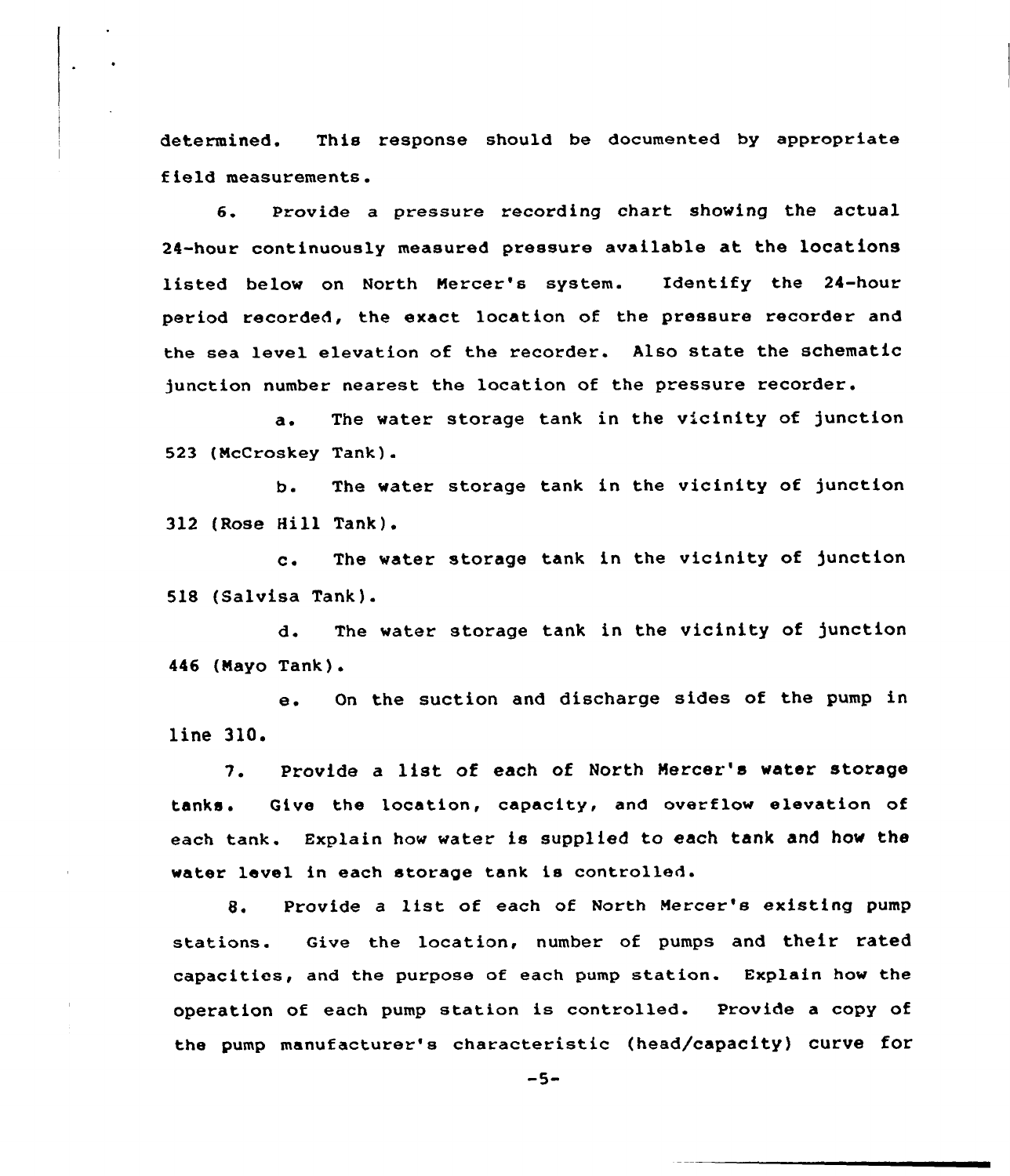each of North Nercer's existing pumps. Identify each curve as to the particular pump and pump station to which it applies. Also state if pump is in use and if pump will remain in use, will be abandoned or will be replaced.

9. Provide <sup>a</sup> copy of the pump manufacturer's characteristic (head/capacity) curve on which the design of the proposed pump station was based.

10. Provide the criteria used in determining the location, size, overflow elevation and head range for the proposed water storage tank. In addition, state what other sites were considered and vhy they vere not selected.

ll. Provide <sup>a</sup> narrative description of the proposed daily operational sequences of the water system. Documentation should include the methods and mechanisms proposed to provide positive control of all storage tank water levels. The description should also include an hourly summary of how all tanks will "work" (expected inflow or outflow of water) and how all pumps will function. The description should be fully supported by appropriate field measurements and hydraulic calculations.

12. Provide a copy of each of the county court orders establishing North Nercer and defining its boundaries.

13. Provide <sup>a</sup> highway map at <sup>a</sup> scale of at least one inch equals two miles marked to show North Nercer's existing and proposed systems. The map of the systems shall shov pipeline sizes, location, and connections as well as pumps, water storage tanks and sea level elevations of key points. The map shall also

 $-6-$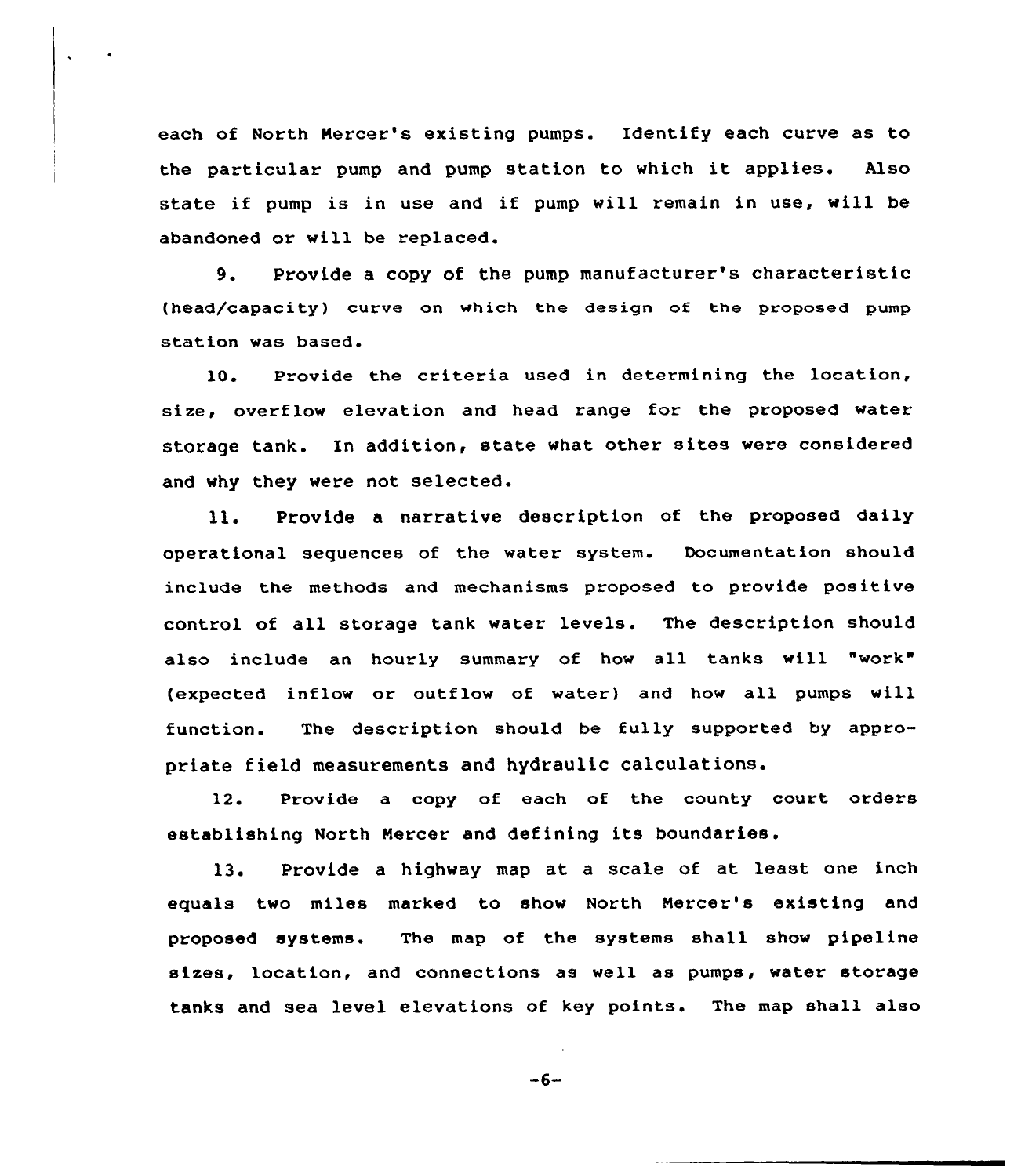be marked to show the location of the water district's boundaries and labeled to indicate the appropriate court order trom which each boundary was determined.

14. The computer hydraulic analyses filed in this case for the existing water distribution system indicate that the potential exists for the system to experience low pressure (less than 30 psig) at Nodes 300, 301, 302, 306, 307, 308, 309, 310, 312, 400, 403, 404, 405, 406, 407, 408, 413, 415, 416, 419, 424, 427, 445, 506, 510, 529, 531, 533, 534 and 535. Pressures at this level are in violation of PSC regulation 807 KAR 5:066, Section 6 (1). Provide details of any preventive measures or additional construction North Mercer intends to perform to protect against this type of occurrence. Details should be documented by hydraulic analyses and field measurements. In addition state whether any complaints of low pressure have been received at these locations.

15. The computer hydraulic analyses filed in this case for the proposed water distribution system indicate that the potential exists for the system to experience low pressure (less than 30 psig) at Nodes 420, 424, 427, 445, <sup>526</sup> and 580. Pressures at this level are in violation of PSC regulation 807 KAR 5:066, Section 6 (1). Provide details on any preventive measures or additional construction North Mercer intends to perform to protect against this type of occurence. Details should be documented by hydraulic analyses and field measurements.

16. The information filed in this case indicates that the proposed water storage tank is to be built on the same site as the existing Rose Hill water storage tank. The information also

 $-7-$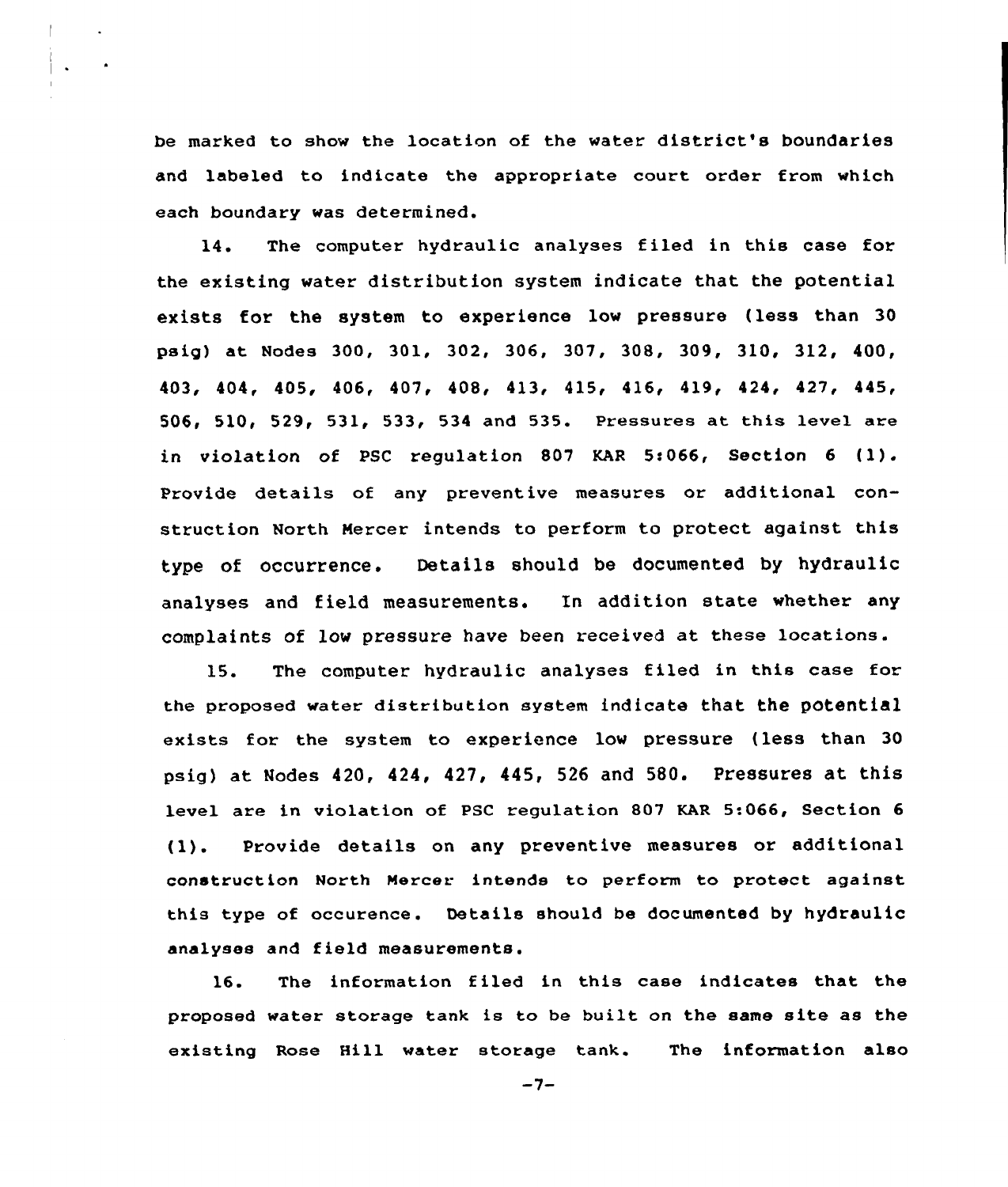indicates that, the overflow of the proposed tank is to be at an elevation of 1075 feet above sea level ("A.S.L.") and the bottom of the tank is to be at an elevation of 1061 Eeet A.S.L. In addition, the information indicates that the existing tank has an overflow elevation of 1032 feet A.S.L. and the bottom of the existing tank is at an elevation of 1020 feet A.S.L. The hydraulic analyses which were filed indicate that the normal hydraulic gradient at the Rose Hill tank site after completion of the proposed construction will never be below 1060 feet A.S.L. Under these conditions it would appear that the existing Rose Hill tank would remain full and no water turnover would take place. As such it would appear that the existing Rose Hill tank would serve no useful purpose and would not be needed. Based on the above, provide details of the operational plans for the existing Rose Hill tank after construction of the proposed tank (e.g. the tank will be taken out of service, the system will be operated such that the water level will be made to fluctuate, etc.). The operational plans should be documented by appropriate field measurements and hydraulic calculations.

17. The proposed pump station is to be a concrete slab, concrete block building with a concrete slab roof. Provide documentation that supports this type construction. Also state whether a shingle type roof or a built-up roof was considered for this building. In addition, state whether a "can" type below ground pump station was considered. If neither was considered, state why not.

 $-8-$